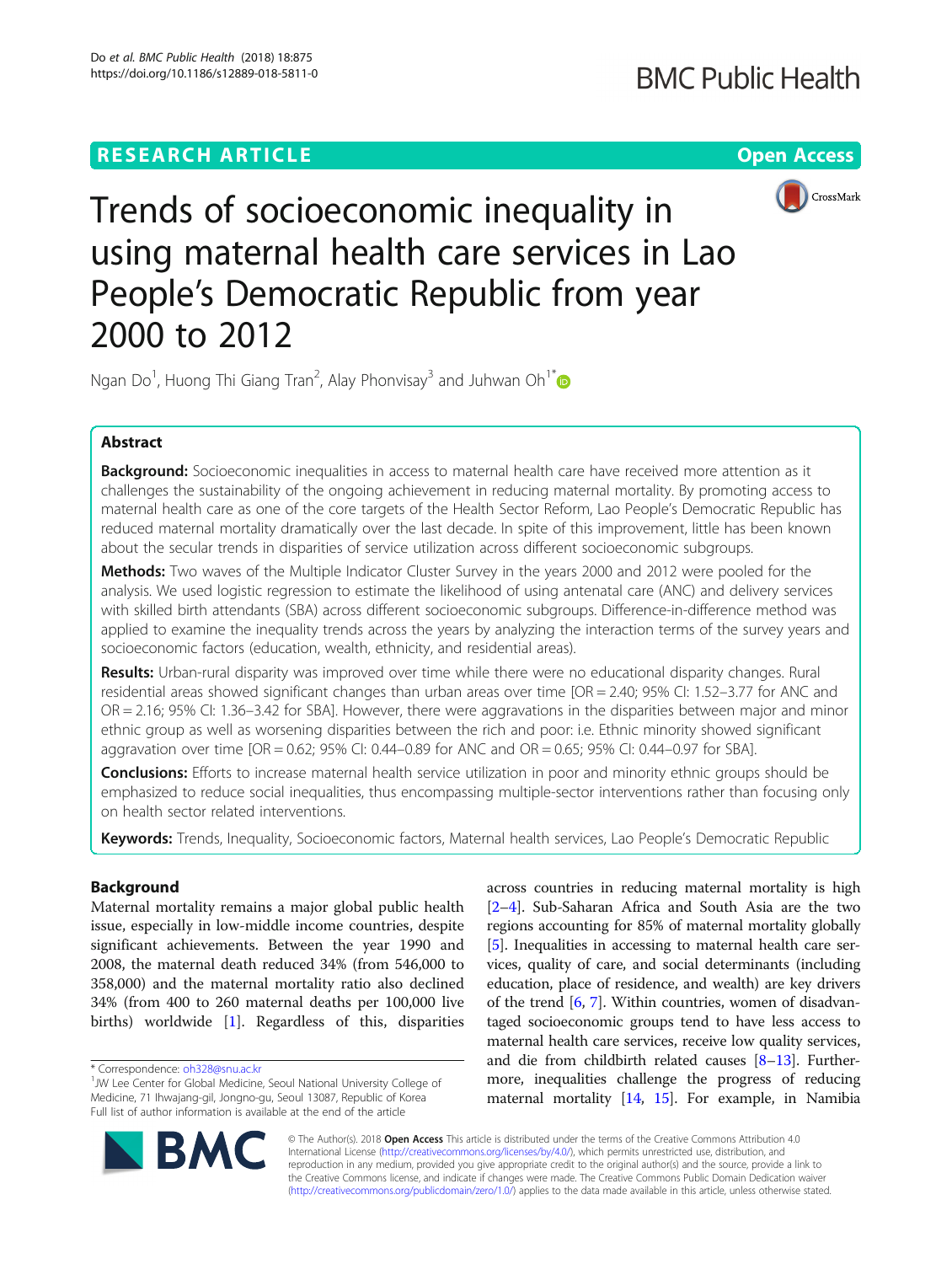sub-national inequality is one of the main reasons the decreasing maternal mortality trend reversed, with the maternal death rate increasing from 271 (between 1991 and 2000) to 499 deaths per 100,00 live births (between 1998 and 2007) [[16\]](#page-6-0).

Lao People's Democratic Republic (Lao PDR) is one of the ten "fast-track" countries, including Bangladesh, Cambodia, China, Egypt, Ethiopia, Nepal, Peru, Rwanda, and Vietnam, who are doing better than comparable countries in reducing maternal mortality [\[17](#page-6-0)]. Maternal mortality ratio has decreased substantially in the last decade, from 1100 (in 1990) to 220 (in 2012) per 100,000 live births [\[18\]](#page-6-0). The government has put maternal health care services as the entry point to strengthen the healthcare system in the Health Sector Reform agenda [\[19](#page-6-0)]. Various programs have been implemented, including comprehensive health system strengthening interventions in Northern provinces and free deliveries for the poor in Southern provinces. However, research on inequalities of maternal health service utilization among socioeconomic groups in Lao PDR is surprisingly limited. Inadequate research and data pose to significantly challenge addressing the sustainability of the achievements in reducing maternal mortality in the country. Although the differences in the use of maternal services among socioeconomic groups can be found in reports of the government or development partners, the information is given in a very crude level without controlling for other factors.

This paper aims to examine the differences in using maternal health care services across different socioeconomic subgroups in Lao PDR. It also presents the changes in the service utilization patterns and equality trends from year 2000 to 2012.

## **Methods**

#### Data and variables

From the 2000 and 2012, two rounds of the Lao PDR Multiple Indicator Cluster Surveys (MICS) were carried out by the Ministry of Planning and Investment (National Statistical Center) and the Ministry of Health (National Institute of Public Health) with the support of the United Nations International Children's Emergency Fund (UNICEF). The data was collected using the standard MICS questionnaires and techniques. Eligible participants were defined as women aged 15–49 living as usual residents of the household. They were interviewed with a questionnaire, which consisted of seven parts. Maternal and newborn health was one of sections with more than 20 questions reporting the health care experience of the mother and the newborns. This current study focused on the maternal health care related questions to analyze maternal health care service utilization between the two survey rounds.

The Additional file [1:](#page-5-0) Table S1 describes the variables. The use of maternal health care services was examined by two outcome variables: Antenatal Care Visit (ANC) and delivery with a Skilled Birth Attendant (SBA). The use of ANC was counted when the women had at least one visit to health professionals during pregnancy. The use of SBA was defined as the delivery experience with a health professional such as a doctor, nurse, midwifed or auxiliary midwife. Traditional birth attendants and community health workers were not considered as health professionals. The socioeconomic equity indicators used in this study were: ethnicity, residential area (urban vs. rural), educational level, and household wealth. Other covariates included mothers' age and access to media.

#### Analysis

We used binary logistic regression to analyze the relationship between outcome variables and socioeconomic factors. The logistic regression Odds Ratios (OR) represents the likelihood of using ANC and delivery by a SBA in each socioeconomic category. It indicates the degree of socioeconomic inequality in utilizing ANC and a SBA of the socioeconomic groups compared to the referenced group. The logistic regression was run on the pooled data of the two rounds of MICS, which allowed us to use the difference-in-difference model to estimate the secular trend. We put two-way interactions between the survey year and the socioeconomic variables (the educational level of the woman, ethnicity, residential area, and household wealth) into the logistic model after adjusting for the mother's age and exposure to media. The interaction terms helped avoid bias and misinterpretation of the different effects of socioeconomic factors on maternal health care service utilization over time [\[20](#page-6-0)–[22\]](#page-6-0). If the interaction between one of socioeconomic variable and survey years was non-significant, the relationship of the outcome variable and the socioeconomic independent variable could be interpreted consistent over time: In other words, there were no changes in the inequality in that independent variable over time. If the interaction term was significant, it should be considered as a change in inequality. In that case, we further present the interaction effects by plotting the interaction into graphs for visual depiction.

## Results

Table [1](#page-2-0) summarizes the characteristics of the study sample. More than half of the women in this study were non-Lao. Most of them were in their 20s (53.79% in 2000 and 58.44% in 2012) and 30s (28.79% in 2000 and 24.46% in 2012). Forty-five percent of women reported no education in 2000, which was reduced to 30.67% in 2012. The number of women who ever attended schools increased between 2000 and 2012. Eighty-four percent of women in 2000 reported access to media (radio, newspaper, or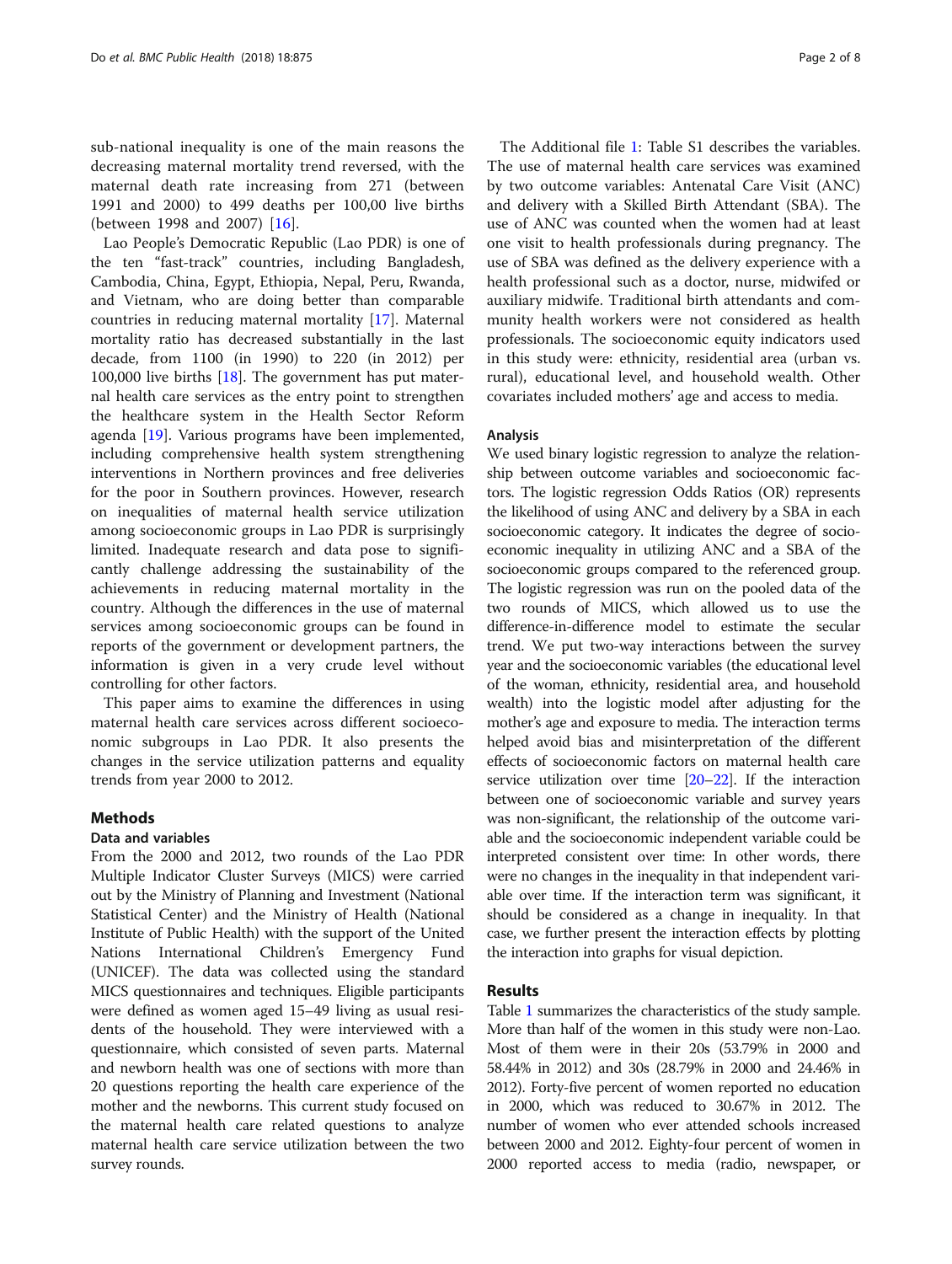<span id="page-2-0"></span>Table 1 Description of the study sample

| Year                                                      | 2000           | 2012           |
|-----------------------------------------------------------|----------------|----------------|
| Number of women in the study sample                       | 1161 (100.00%) | 4444 (100.00%) |
| Number of women used antenatal services at least one time | 337 (29.05%)   | 2309 (51.96%)  |
| Number of women delivered with health professionals       | 246 (21.23%)   | 1705 (38.36%)  |
| Ethnicity of household head                               |                |                |
| Lao                                                       | 510 (43.97%)   | 1778 (40.02%)  |
| Non-Lao                                                   | 651 (56.03%)   | 2666 (59.98%)  |
| Mother's age                                              |                |                |
| $15 - 19$                                                 | 138 (11.90%)   | 580 (13.05%)   |
| $20 - 29$                                                 | 625 (53.79%)   | 2597 (58.44%)  |
| $30 - 39$                                                 | 334 (28.79%)   | 1087 (24.46%)  |
| $40 - 49$                                                 | 64 (5.52%)     | 180 (4.05%)    |
| Mother's education                                        |                |                |
| None                                                      | 526 (45.27%)   | 1363 (30.67%)  |
| Primary                                                   | 451 (38.86%)   | 1855 (41.74%)  |
| Secondary and higher                                      | 184 (15.87%)   | 1226 (27.59%)  |
| Access to media (radio, newspaper, TV)                    |                |                |
| Yes                                                       | 975 (84.01%)   | 3364 (75.70%)  |
| No                                                        | 186 (15.99%)   | 1080 (24.30%)  |
| Residential area                                          |                |                |
| Urban                                                     | 218 (18.79%)   | 890 (20.03%)   |
| Rural                                                     | 943 (81.21%)   | 3554 (79.97%)  |
| HH wealth index quintile                                  |                |                |
| Poorest quintile                                          | 313 (26.98%)   | 1367 (30.76%)  |
| Second quintile                                           | 247 (21.30%)   | 1010 (22.73%)  |
| Third quintile                                            | 210 (18.10%)   | 848 (19.08%)   |
| Fourth quintile                                           | 203 (17.50%)   | 668 (15.03%)   |
| Richest quintile                                          | 187 (16.12%)   | 551 (12.40%)   |

television) and in 2012 the number was 75.70%. Eighty one per cent of women were living in rural areas in 2000 which was reduced by 1.24% in 2012. The utilization of ANC and SBAs doubled between the years 2000 and 2012. Twenty-nine percent of the respondents reported accessing to ANC in 2000, in 2012 increased to 51.96%. The rate of delivery with a SBA also increased from 21.23% in 2000 to 38.36% in 2012.

Table [2](#page-3-0) presents the differences in maternal health care service utilization across different socioeconomic groups. Women living in households headed by non-Lao ethnics were less likely to use both ANC [OR = 0.56; 95% CI: 0.47–0.66] and SBA [OR = 0.71; 95% CI: 0.59– 0.85]. Compared to the mothers who had never attended school, the mothers who had attended primary school were more likely to use ANC [OR = 2.32; 95% CI: 1.97– 2.74] and more likely delivery with a SBA [OR = 1.40; 95% CI: 1.12–1.70]. Women with secondary or higher education were more likely to use ANC  $[OR = 4.58; 95\%]$ 

CI: 3.70–5.68] and more likely to use a SBA  $[OR = 3.71;$ 95% CI: 2.96–4.65]. There were statistically significant differences in the service use across residential areas. The women living in rural areas were less likely to use ANC  $[OR = 0.36; 95\% CI: 0.29 - 0.43]$  and a SBA  $[OR = 0.29; 95\%]$ CI: 0.24–0.35]. The richest quintile women were more likely to use antenatal services [OR = 3.41; 95% CI: 2.53– 4.59] and more likely to deliver with a SBA [OR = 8.21; 95% CI: 5.99–11.27] compared to the poorest quintile women. The likelihood of using maternal services was lower among those who had no access to media such as newspaper, radio, or television.

Table [3,](#page-4-0) Fig. [1](#page-4-0), and Fig. [2](#page-5-0) show secular trend of diverse socioeconomic inequalities through the interaction effects of socioeconomic factors and survey year. The interaction between educational attainment of the mothers and the survey year was not statistically significant. Statistical significance was found in the interaction terms of survey year and ethnicity  $[OR = 0.62; 95\% \text{ CI}:$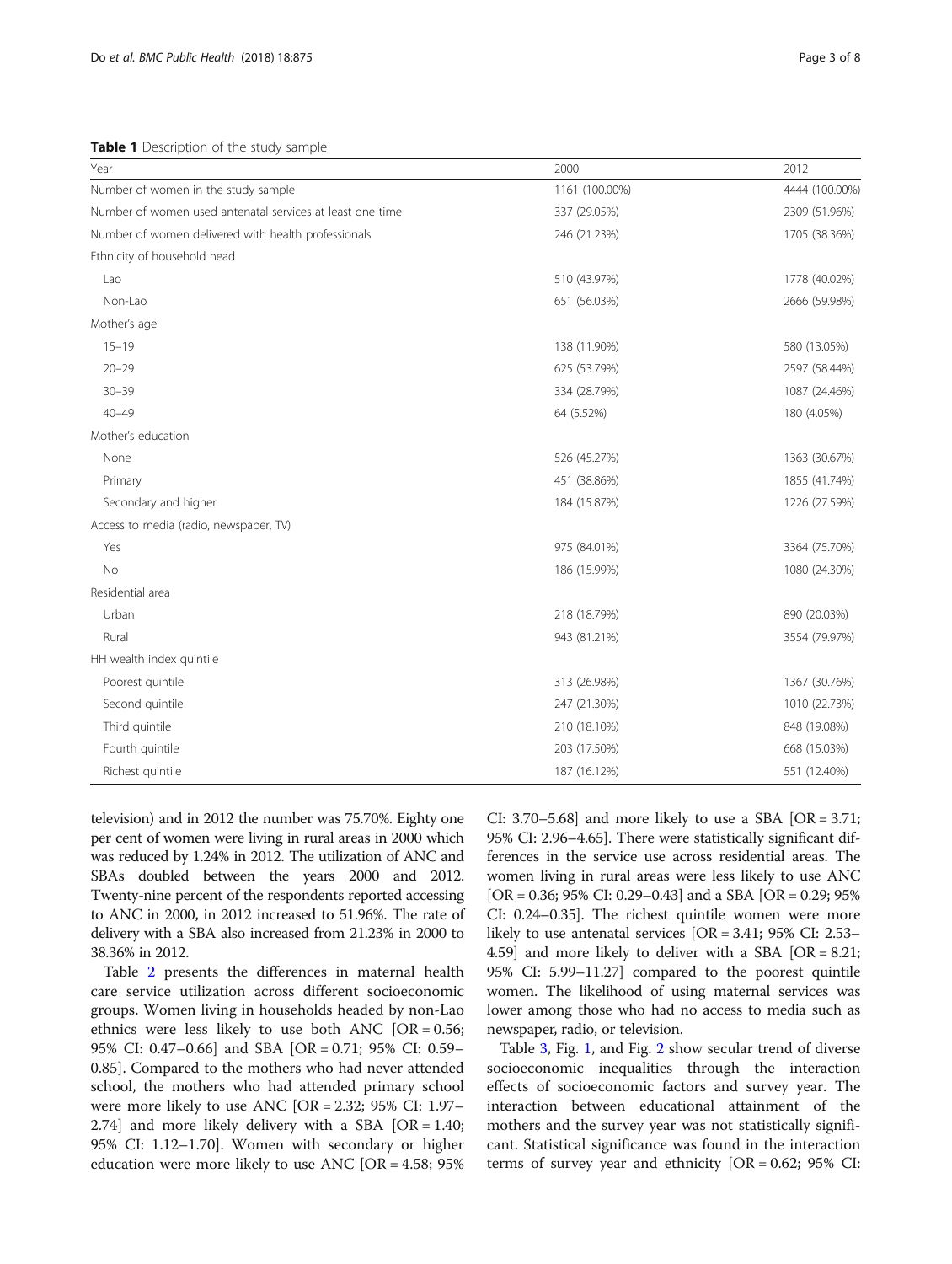|                                             | ANC               |                  | SBA               |                  |
|---------------------------------------------|-------------------|------------------|-------------------|------------------|
|                                             | <b>OR</b>         | 95% CI           | <b>OR</b>         | 95% CI           |
| HH head ethnic (ref. Lao)                   |                   |                  |                   |                  |
| Non-Lao ethnic                              | 0.56 <sup>c</sup> | $0.47 - 0.66$    | 0.71 <sup>c</sup> | $0.59 - 0.85$    |
| Education (ref. no schooling)               |                   |                  |                   |                  |
| Primary                                     | 2.32 <sup>c</sup> | $1.97 - 2.74$    | 1.40 <sup>c</sup> | $1.12 - 1.70$    |
| Secondary and higher                        | 4.58 <sup>c</sup> | $3.70 - 5.68$    | 3.71 <sup>c</sup> | $2.96 - 4.65$    |
| Residential Area (ref. urban)               |                   |                  |                   |                  |
| Rural                                       | 0.36 <sup>c</sup> | $0.29 - 0.43$    | 0.29 <sup>c</sup> | $0.24 - 0.35$    |
| Wealth (ref. poorest quintile)              |                   |                  |                   |                  |
| Second quintile                             | 1.81 <sup>c</sup> | $1.50 - 2.18$    | 2.22 <sup>c</sup> | $1.76 - 2.80$    |
| Third quintile                              | 2.37 <sup>c</sup> | $1.92 - 2.92$    | 3.58 <sup>c</sup> | $2.80 - 4.57$    |
| Fourth quintile                             | 2.75 <sup>c</sup> | $2.16 - 3.51$    | 5.07 <sup>c</sup> | $3.87 - 6.63$    |
| Richest quintile                            | 3.41 <sup>c</sup> | $2.53 - 4.59$    | 8.21 <sup>c</sup> | 5.99-11.27       |
| Age (ref. age group:15-19)                  |                   |                  |                   |                  |
| $20 - 29$                                   | 1.27 <sup>b</sup> | $1.04 - 1.55$    | 0.82              | $0.66 - 1.01$    |
| $30 - 39$                                   | 1.13              | $0.90 - 1.42$    | $0.80*$           | $0.61 - 0.99$    |
| $40 - 49$                                   | 0.87              | $0.59 - 1.27$    | 0.68              | $0.44 - 1.04$    |
| Access to media (ref. ever access to media) |                   |                  |                   |                  |
| Non media access                            | 0.51 <sup>c</sup> | $0.43 - 0.62$    | 0.70 <sup>b</sup> | $0.56 - 0.88$    |
| Province (ref. Vientiane Capital)           |                   |                  |                   |                  |
| Phongsaly                                   | 0.32 <sup>c</sup> | $0.19 - 0.56$    | 0.35 <sup>c</sup> | $0.20 - 0.61$    |
| Luangnamtha                                 | 1.45              | $0.84 - 2.51$    | 0.89              | $0.52 - 1.52$    |
| Oudomxay                                    | 0.61 <sup>a</sup> | $0.37 - 0.99$    | 0.46 <sup>b</sup> | $0.28 - 0.76$    |
| Bokeo                                       | 0.65              | $0.39 - 1.08$    | 0.76              | $0.46 - 1.25$    |
| Huaphanh                                    | 0.53 <sup>a</sup> | $0.33 - 0.87$    | $0.58^{a}$        | $0.36 - 0.94$    |
| Luangprabang                                | 0.72              | $0.44 - 1.17$    | $0.44^{b}$        | $0.26 - 0.72$    |
| Xayabury                                    | 1.14              | $0.69 - 1.90$    | 0.46 <sup>b</sup> | $0.28 - 0.75$    |
| Xiengkhuang                                 | 0.69              | $0.42 - 1.16$    | 0.57 <sup>a</sup> | $0.35 - 0.87$    |
| Vientiane province                          | 1.04              | $0.63 - 1.72$    | $0.54^{\circ}$    | $0.34 - 1.14$    |
| Borikhamxay                                 | 0.53 <sup>a</sup> | 0.32-0.89        | 0.70              | $0.43 - 1.14$    |
| Khammuane                                   | 0.46 <sup>b</sup> | $0.29 - 0.75$    | 0.45 <sup>b</sup> | $0.28 - 0.72$    |
| Savannakhet                                 | $0.57^{\circ}$    | $0.36 - 0.90$    | $0.54^{\rm b}$    | $0.35 - 0.83$    |
| Saravane                                    | 0.77              | $0.48 - 1.22$    | 0.65              | $0.41 - 1.01$    |
| Sekong                                      | 0.63              | $0.38 - 1.01$    | $0.41^{\circ}$    | $0.25 - 0.67$    |
| Champasak                                   | 0.30 <sup>c</sup> | $0.19 - 0.48$    | 0.33 <sup>c</sup> | $0.22 - 0.51$    |
| Attapeu                                     | 0.49 <sup>b</sup> | $0.30 - 0.82$    | 0.19 <sup>c</sup> | $0.11 - 0.33$    |
| Year (ref. year 2000)                       |                   |                  |                   |                  |
| 2012                                        | 1.11 <sup>c</sup> | $1.09 - 1.12$    | 1.10 <sup>c</sup> | $1.08 - 1.11$    |
| Constant                                    | 2.41e-88          | 7.8e-102-7.4e-75 | 4.05e-80          | 3.3e-95-4.96e-65 |

<span id="page-3-0"></span>Table 2 The association between socio-demographic factors and maternal health service utilization in Lao PDR (2000, 2012)

<sup>a</sup>: *p*-value<=0.05; <sup>b</sup>: *p*-value<=0.01; <sup>c</sup>: *p*-value<=0.001

0.44–0.89 for ANC and OR = 0.65; 95% CI: 0.44–0.97 for SBA]. Survey year and residential areas also showed statistically significant changes [OR = 2.40; 95% CI: 1.52– 3.77 for ANC and OR = 2.16; 95% CI: 1.36–3.42 for SBA]. The plots in Fig. [1](#page-4-0) and Fig. [2](#page-5-0) showed an increase in using both ANC and a SBA. The increase in ANC and delivery by a SBA were higher among Lao ethnic woman than non-Lao, among rural residents than urban,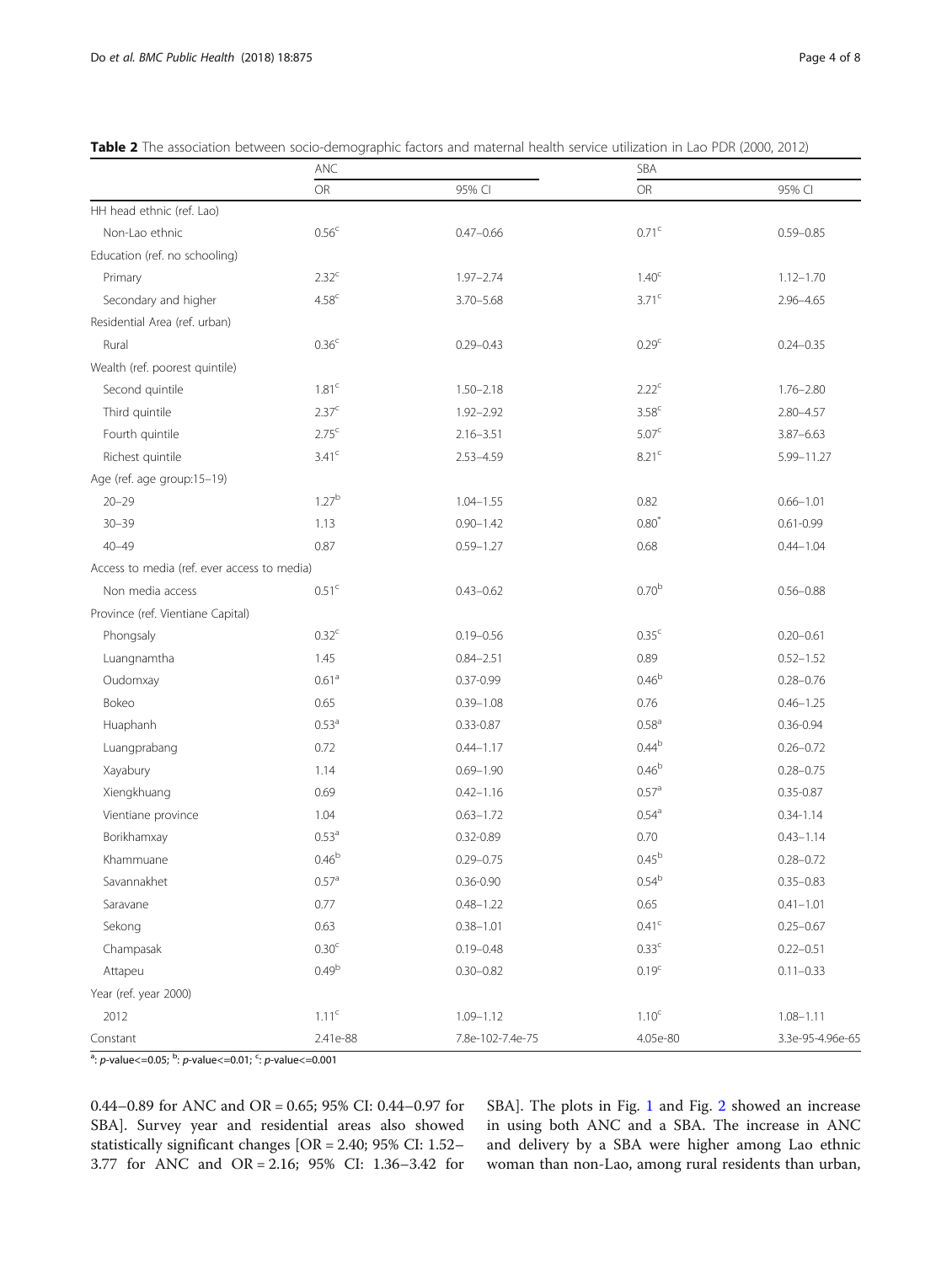<span id="page-4-0"></span>Table 3 Interaction terms between socio-economic characteristics and years of survey for maternal service utilization

|                                                                                     | <b>ANC</b>        |               | <b>SBA</b>        |                |
|-------------------------------------------------------------------------------------|-------------------|---------------|-------------------|----------------|
|                                                                                     | OR                | 95% CI        | <b>OR</b>         | 95% CI         |
| Ethnicity of household head (ref. Lao)                                              |                   |               |                   |                |
| Non-Lao                                                                             | 0.62 <sup>b</sup> | $0.44 - 0.89$ | $0.65^{\rm a}$    | $0.44 - 0.97$  |
| Mother's education (ref. no education)                                              |                   |               |                   |                |
| Primary                                                                             | 1.15              | $0.76 - 1.75$ | 1.21              | $0.75 - 1.95$  |
| Secondary and higher                                                                | 0.68              | $0.40 - 1.15$ | 1.09              | $0.64 - 1.86$  |
| Residential area (ref. urban)                                                       |                   |               |                   |                |
| Rural                                                                               | $2.40^{\circ}$    | $1.52 - 3.77$ | $2.16^{b}$        | $1.36 - 3.42$  |
| HH wealth index quintile (ref. the poorest quintile)                                |                   |               |                   |                |
| Second quintile                                                                     | 0.89              | $0.51 - 1.53$ | 0.79              | $0.40 - 1.53$  |
| Third quintile                                                                      | 0.99              | $0.57 - 1.7$  | 1.27              | $0.64 - 2.49$  |
| Fourth quintile                                                                     | 1.28              | $0.73 - 2.26$ | 1.23              | $0.63 - 2.38$  |
| Richest quintile<br>$\cdot$ $\cdot$ $\cdot$ $\cdot$ $\cdot$ $\cdot$ $\cdot$ $\cdot$ | 3.85 <sup>c</sup> | 1.99-7.43     | 6.41 <sup>c</sup> | $3.07 - 13.38$ |

<sup>a</sup>: *p*-value<=0.05; <sup>b</sup>: *p*-value<=0.01; <sup>c</sup>: *p*-value<=0.001

and among the richer women compared to the poorer women.

## Discussion

This research explored the secular trend of inequalities in Lao maternal health care services. Urban-rural disparity improved over time while there were no educational disparity changes. However, there were aggravation in the disparities between major and minor ethnic group as well as in the disparities between the rich and poor. The use of ANC and SBA services almost doubled from the year 2000 to 2012 in Lao PDR even though the utilization of these services were still low, compared to other MDG5 fast-track countries. About half of Lao women use ANC services while 89% in Cambodia, 88% in Vietnam, and 98% in Rwanda utilize ANC. [\[23](#page-6-0)–[26](#page-6-0)]. The rate of delivery assisted by skilled birth attendant in Lao PDR is 38% while it is 71% in Cambodia, 84% in Vietnam, and 69% in Rwanda [\[25\]](#page-6-0).

This study has some limitations that should be noted. First, the data collected are from respondents' recall information, which was not validated with other objective data sources such as health facilities' ANC and SBA registration data. The validity of self-reported data constitutes some concerns in the literature. When the recall period is long, the mother might not remember all the events and activities she experienced, especially when she had several deliveries during the recall period. Second, the study relies on cross-sectional data with potential inconsistency between the questionnaires. The survey in 2000 did not collect information on postnatal care while the survey in 2012 had this information. As a result, the study could not assess all the three maternal health service utilization variables (antenatal, delivery, and postnatal care services). Therefore, the study focused only on two outcome variables: antenatal services and delivery with health professionals. The inconsistencies between the questionnaires also lead to the third limit of this study. We did not have enough information to control for other household and community factors that could influence the outcome variables such as marital status, husband's education, availability

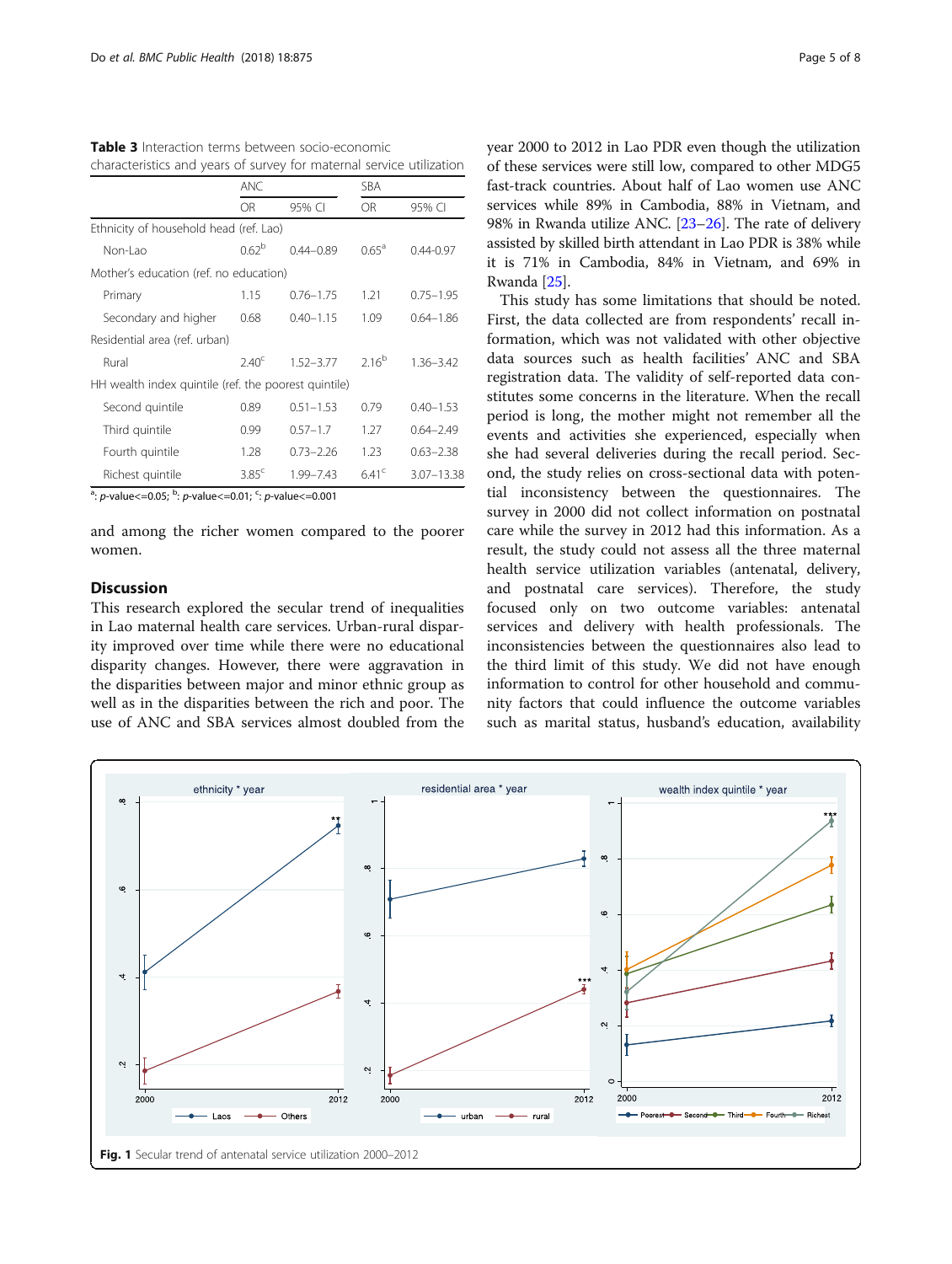<span id="page-5-0"></span>

of maternal health services within the residential areas, and the distance from the women's house to the nearest health facilities.

Over the last decade, the number of women living in urban areas increased. The catch-up increase in using ANC is higher among women living in rural areas even though women living in urban areas are still using more services. This might be attributed to the interventions of the government and development partners as these programs have been focusing more on rural than urban areas. However, ethnic disparities in the use of services increased across ethnic groups. Lao ethnic women used more maternal health care services than non-Lao women. The increase in the use of services over time was higher among Lao ethnic women, increasing the gap between major and minor ethnic groups. This result may reflect the influence of culture on the maternal health care seeking behaviors. Many minor ethnicities in Lao PDR believe that the practice of child bearing is the responsibility of the mother herself and she should not receive any assistance from other people [[27,](#page-7-0) [28\]](#page-7-0). Women with higher education are more likely to use maternal health services, it is unclear whether this trend is the same among non-Lao women. Although the exposure to media help increase the use of maternal health care services, over the last decade the media exposure rate decreased by 9%. Such a decrease might be explained by the survey questions as the survey only asked the women about their exposure to radio, newspaper, and television and did not include the internet and social media. Therefore, further studies on the influence of education and media on the changes in maternal health care service seeking behavior are necessary, especially among minority ethnic groups and in rural areas.

#### **Conclusions**

Lao PDR has made dramatic progress over the last decade in reducing maternal mortality and became one of the 10 fast-track countries to achieve MDG 5. However, the utilization rate of maternal health care services should be improved to catch up with other fast-track countries. Moreover, the inequalities in utilizing maternal health care services across several different socioeconomic groups are also apparent. Therefore, in order to sustain the current progress and further reduce maternal mortality, the socioeconomic inequality issues should be addressed more aggressively. The improvement in disparities between rural and urban areas should go further for the most difficult remote areas in the high mountains where most minority people are living. Apart from health-related interventions, multi-sector participation, such as education and media, is needed to catch up with the socioeconomic changes and their effects on maternal health care services in Lao PDR.

## Additional file

[Additional file 1:](https://doi.org/10.1186/s12889-018-5811-0) Table S1. Summary of the variables used in the study. All the variables in the model of the study are summarized in this supplementary file. (DOCX 15 kb)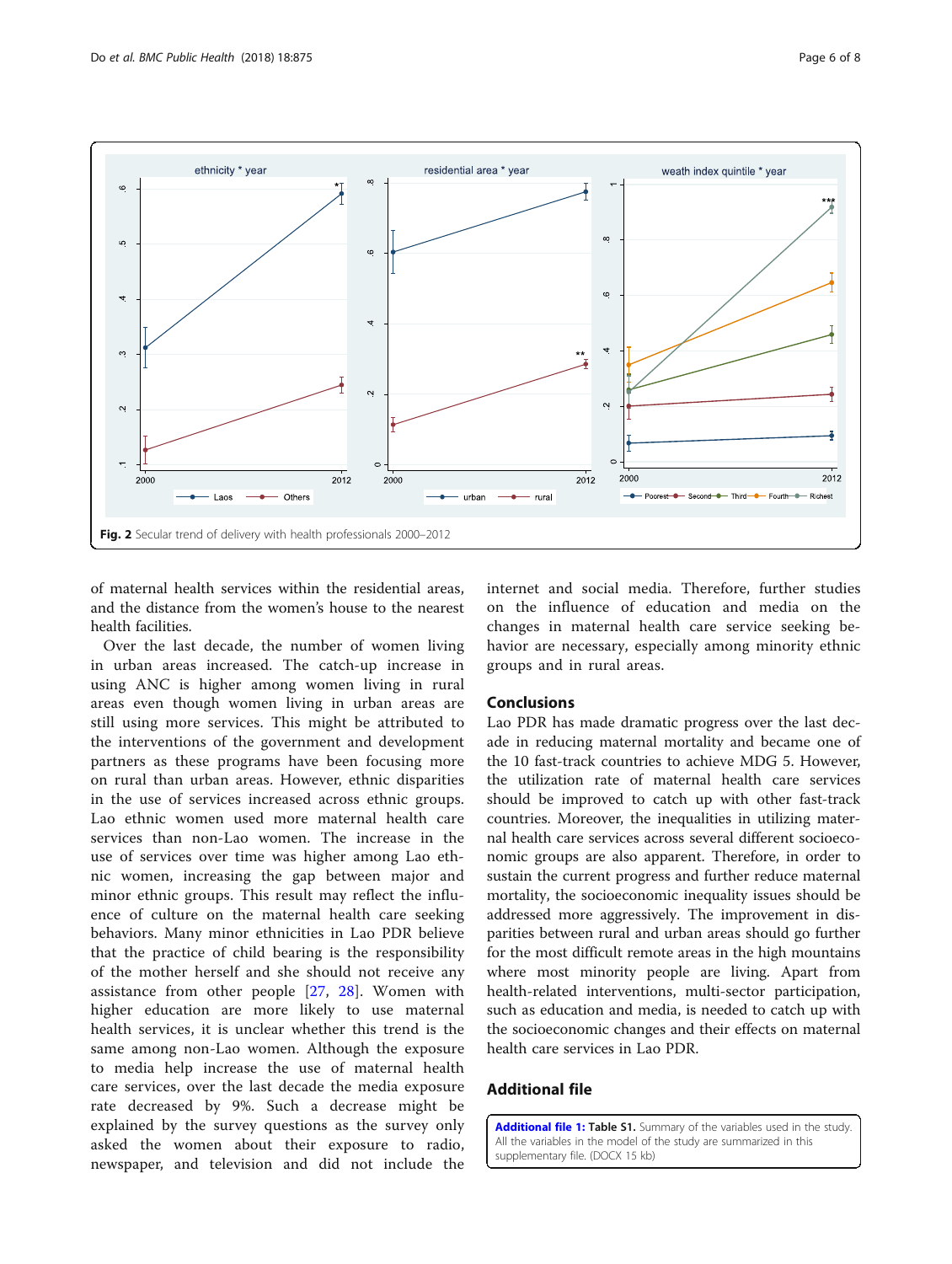#### <span id="page-6-0"></span>Abbreviations

ANC: Antenatal care; CI: Confidence intervals; Lao PDR: Lao Peoples' Democratic Republic; MDG: Millennium Development Goal; MICS: Multiple Indicator Cluster Survey; OR: Odds ratio; SBA: Skilled birth attendant; UNICEF: United Nations International Children's Emergency Fund

#### Acknowledgements

The authors would like to acknowledge the Multiple Indicators Cluster Survey team of the UNICEF as well as the UNICEF Lao PDR country office for their support in providing the data.

#### Availability of data and materials

The datasets supporting the conclusion of this article are available at the website: <http://mics.unicef.org/surveys>

#### Authors' contributions

ND and JO conceived the study and designed the analysis model. ND analyzed the data and led the writing of the manuscript. JO, TTGH and AP provided critical inputs on the study approach as well as critical edits to the manuscript. All authors discussed the interpretation of the results and their implications. All authors read and approved the final manuscript.

## Ethics approval and consent to participate

NA. We did not collect the data directly but used secondary data.

#### Consent for publication

Not applicable.

#### Competing interests

The authors declare that they have no competing interests.

#### Publisher's Note

Springer Nature remains neutral with regard to jurisdictional claims in published maps and institutional affiliations.

#### Author details

<sup>1</sup>JW Lee Center for Global Medicine, Seoul National University College of Medicine, 71 Ihwajang-gil, Jongno-gu, Seoul 13087, Republic of Korea. 2 Department of Global Health, Hanoi Medical University, Hanoi, Vietnam. <sup>3</sup> Department of Economics and Business Management, Graduate Division, National University of Laos, Vientiane, Lao People's Democratic Republic.

## Received: 15 January 2018 Accepted: 6 July 2018 Published online: 13 July 2018

#### References

- 1. Zureick-Brown S, Newby H, Chou D, Mizoguchi N, Say L, Suzuki E, et al. Understanding global trends in maternal mortality. Int Perspect Sex Reprod Health. 2013;39:32–41.
- 2. Houweling TA, Ronsmans C, Campbell OM, Kunst AE. Huge poor-rich inequalities in maternity care: an international comparative study of maternity and child care in developing countries. Bull World Health Organ. 2007;85:745–54. <https://doi.org/10.1590/s0042-96862007001000010.>
- 3. Say L, Raine R. A systematic review of inequalities in the use of maternal health care in developing countries: examining the scale of the problem and the importance of context. Bull World Health Organ. 2007;85:812–9. <https://doi.org/10.1590/s0042-96862007001000019.>
- 4. Alam N, Hajizadeh M, Dumont A, Fournier P. Inequalities in maternal health care utilization in sub-Saharan African countries: a multiyear and multicountry analysis. PLoS One. 2015;10:e0120922. [https://doi.org/10.1371/](https://doi.org/10.1371/journal.pone.0120922) [journal.pone.0120922](https://doi.org/10.1371/journal.pone.0120922).
- 5. Mezmur M, Navaneetham K, Letamo G, Bariagaber H. Individual, household and contextual factors associated with skilled delivery care in Ethiopia: evidence from Ethiopian demographic and health surveys. PLoS One. 2017; 12:e0184688.
- Ahmed S, Creanga AA, Gillespie DG, Tsui AO. Economic status, education and empowerment: implications for maternal health service utilization in developing countries. PLoS One. 2010;5:e11190. [https://doi.org/10.1371/](https://doi.org/10.1371/journal.pone.0011190) [journal.pone.0011190](https://doi.org/10.1371/journal.pone.0011190).
- 7. Babalola S, Fatusi A. Determinants of use of maternal health services in Nigeria–looking beyond individual and household factors. BMC Pregnancy Childbirth. 2009;9:43. [https://doi.org/10.1186/1471-2393-9-43.](https://doi.org/10.1186/1471-2393-9-43)
- 8. Hajizadeh M, Alam N, Nandi A. Social inequalities in the utili zation of maternal care in Bangladesh: have they widened or narrowed in recent years? Int J Equity Health. 2014;13:120. [https://doi.org/10.1186/s12939-](https://doi.org/10.1186/s12939-014-0120-4) [014-0120-4](https://doi.org/10.1186/s12939-014-0120-4).
- 9. Hong R, Them R. Inequality in access to health Care in Cambodia. Asia Pacific J Public Heal. 2015;27:NP1039–49. [https://doi.org/10.1177/](https://doi.org/10.1177/1010539511428351) [1010539511428351](https://doi.org/10.1177/1010539511428351).
- 10. Anwar I. Inequity in maternal health-care in Bangladesh. Bull World Health Organ. 2008;86 <http://www.who.int/bulletin/volumes/86/4/07-042754.pdf>. Accessed 4 Oct 2017
- 11. Bonfrer I, van de Poel E, Grimm M, Van Doorslaer E. Does the distribution of healthcare utilization match needs in Africa? Health Policy Plan. 2014;29: 921–37. <https://doi.org/10.1093/heapol/czt074>.
- 12. Obiyan MO, Kumar A. Socioeconomic inequalities in the use of maternal health Care Services in Nigeria. Sage Open. 2015;5:215824401561407. [https://doi.org/10.1177/2158244015614070.](https://doi.org/10.1177/2158244015614070)
- 13. Pathak PK, Singh A, Subramanian SV. Economic inequalities in maternal health care: prenatal care and skilled birth attendance in India, 1992–2006. PLoS One. 2010;5:e13593. [https://doi.org/10.1371/journal.pone.0013593.](https://doi.org/10.1371/journal.pone.0013593)
- 14. Boutayeb A, Helmert U. Social inequalities, regional disparities and health inequity in north African countries. Int J Equity Health. 2011;10:23. [https://](https://doi.org/10.1186/1475-9276-10-23) [doi.org/10.1186/1475-9276-10-23.](https://doi.org/10.1186/1475-9276-10-23)
- 15. McKinnon B, Harper S, Kaufman JS, Bergevin Y. Socioeconomic inequality in neonatal mortality in countries of low and middle income: a multicountry analysis. Lancet Glob Heal. 2014;2:e165–73. [https://doi.org/10.1016/S2214-](https://doi.org/10.1016/S2214-109X(14)70008-7) [109X\(14\)70008-7.](https://doi.org/10.1016/S2214-109X(14)70008-7)
- 16. Zere E, Tumusiime P, Walker O, Kirigia J, Mwikisa C, Mbeeli T. Inequities in utilization of maternal health interventions in Namibia: implications for progress towards MDG 5 targets. Int J Equity Health. 2010;9:16. [https://doi.](https://doi.org/10.1186/1475-9276-9-16) [org/10.1186/1475-9276-9-16.](https://doi.org/10.1186/1475-9276-9-16)
- 17. The Partnership for Maternal. Newborn & Child Health. In: The PMNCH 2013 progress report. Geneva, Switzerland: PMNCH; 2014. [http://www.](http://www.who.int/pmnch/knowledge/publications/progress_report2013.pdf) [who.int/pmnch/knowledge/publications/progress\\_report2013.pdf](http://www.who.int/pmnch/knowledge/publications/progress_report2013.pdf). Accessed 3 Oct 2017.
- 18. UNDP. MDGs Progress Report Lao PDR 2013 | UNDP in Lao PDR. 2014. [http://www.la.undp.org/content/lao\\_pdr/en/home/library/mdg/mdgs](http://www.la.undp.org/content/lao_pdr/en/home/library/mdg/mdgs-progress-report-lao-pdr-2013.html)[progress-report-lao-pdr-2013.html.](http://www.la.undp.org/content/lao_pdr/en/home/library/mdg/mdgs-progress-report-lao-pdr-2013.html) Accessed 3 Oct 2017.
- 19. Health M of. Health sector reform by 2020. Vientiane; 2013. chromeextension://oemmndcbldboiebfnladdacbdfmadadm[/http://www.](http://www.nationalplanningcycles.org/sites/default/files/planning_cycle_repository/lao_peoples_democratic_republic/lao_hsr_strategy_and_framework_2025_english_final_201702.pdf) [nationalplanningcycles.org/sites/default/files/planning\\_cycle\\_repository/lao\\_](http://www.nationalplanningcycles.org/sites/default/files/planning_cycle_repository/lao_peoples_democratic_republic/lao_hsr_strategy_and_framework_2025_english_final_201702.pdf) [peoples\\_democratic\\_republic/lao\\_hsr\\_strategy\\_and\\_framework\\_2025\\_](http://www.nationalplanningcycles.org/sites/default/files/planning_cycle_repository/lao_peoples_democratic_republic/lao_hsr_strategy_and_framework_2025_english_final_201702.pdf) [english\\_final\\_201702.pdf](http://www.nationalplanningcycles.org/sites/default/files/planning_cycle_repository/lao_peoples_democratic_republic/lao_hsr_strategy_and_framework_2025_english_final_201702.pdf). Accessed 3 Oct 2017.
- 20. Vatcheva KP, Lee M, McCormick JB, Rahbar MH. The effect of ignoring statistical interactions in regression analyses conducted in epidemiologic studies: an example with survival analysis using cox proportional hazards regression model. Epidemiol (Sunnyvale). 2015;6:216. [https://doi.org/10.](https://doi.org/10.4172/2161-1165.1000216.) [4172/2161-1165.1000216.](https://doi.org/10.4172/2161-1165.1000216.)
- 21. Bauer DJ, Curran PJ. Probing interactions in fixed and multilevel regression: inferential and graphical techniques. Multivariate Behav Res. 2005;40:373–400.
- 22. Ai C, Norton EC. Interaction terms in logit and probit models. Econ Lett. 2003;80:123–9.
- 23. Options Consultancy Services/Evidence for Action. Cambridge economic policy associates TP for MN. In: Success factors for Women's and Children's health: country specific review of data and literature on 10 fast-track countries' progress towards MDGs 4 and 5 an input to the country policy analyses and multistakeholder review meetings; 2013. [http://www.who.int/pmnch/knowledge/publications/country\\_data\\_](http://www.who.int/pmnch/knowledge/publications/country_data_review.pdf) [review.pdf](http://www.who.int/pmnch/knowledge/publications/country_data_review.pdf). Accessed 3 Oct 2017.
- 24. Dingle A, Powell-Jackson T, Goodman C. A decade of improvements in equity of access to reproductive and maternal health services in Cambodia, 2000-2010. Int J Equity Health. 2013;12:51. [https://doi.org/10.1186/1475-](https://doi.org/10.1186/1475-9276-12-51) [9276-12-51](https://doi.org/10.1186/1475-9276-12-51).
- 25. Kuruvilla S, Schweitzer J, Bishai D, Chowdhury S, Caramani D, Frost L, et al. Success factors for reducing maternal and child mortality. Bull World Health Organ. 2014;92:533–44. <https://doi.org/10.2471/BLT.14.138131>.
- 26. World health statistics 2012. Geneva, Switzerland [http://www.who.int/gho/](http://www.who.int/gho/publications/world_health_statistics/EN_WHS2012_Full.pdf) [publications/world\\_health\\_statistics/EN\\_WHS2012\\_Full.pdf.](http://www.who.int/gho/publications/world_health_statistics/EN_WHS2012_Full.pdf) Accessed 5 Oct 2017.